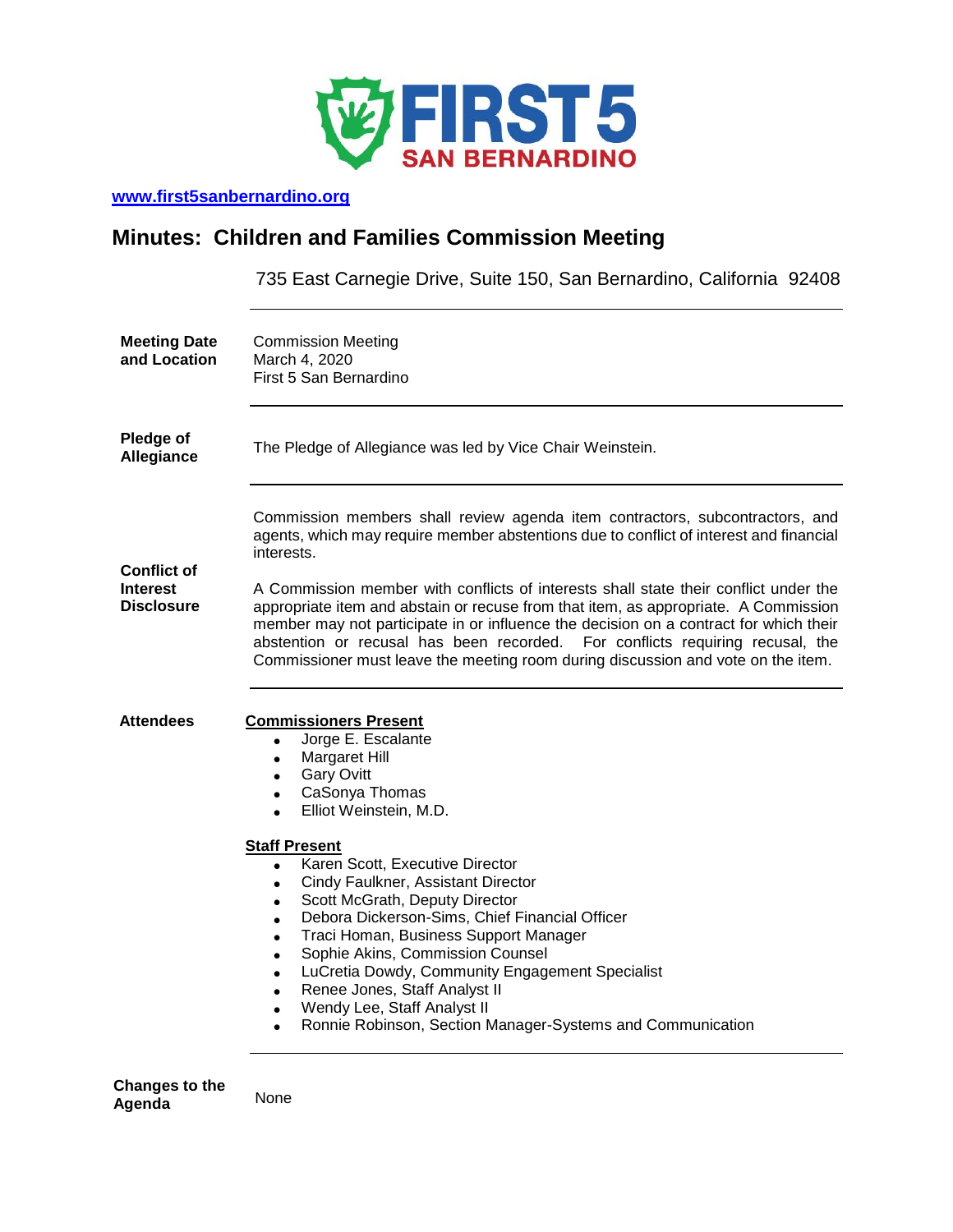**Report – Legislative Chekesha Gilliam**

See attached legislative report.

|  | 3-2020 F5SB.pdf |
|--|-----------------|

#### **New Commissioner Orientation**

**Report – Executive Director, Karen Scott**

Our newest Commissioner, Jorge Escalante and Commissioner Ovitt participated in a Commissioner Orientation on February 12th.

### **Census 2020**

First 5 has received over 5,000 of Census 2020 books (English and Spanish) from First 5 California and have arranged to distribute them to families through our QSSB, Head Start, WIC and Reach Out and Read partners. The books will also be distributed at the County of San Bernardino's Census 2020 Launch event on March 11th.

#### **Exceptional Teamwork**

I am so impressed and excited about recent collaborations and partnerships at the level not seen since I arrived at First 5 in 2007. First 5 takes great pride and pleasure to work with our child and family-serving County departments, First 5 Riverside, Superintendent of Schools, local non-profit organizations and our legislators towards powerful collective impact.

I will share updates on ACES Aware, DTI (Dental Transformation Initiative), and IMPACT 2020 (our Quality Rating Impact System) at the April Commission meeting.

Budget Status Quarterly Report for the 2<sup>nd</sup> Quarter 2019-2020 was distributed to the Commissioners.

Motion by Commissioner Ovitt and seconded by Commissioner Hill to approve the Consent Items.

**Consent**

With Commissioner Gonzales absent and without further comment or objection, motion carried by unanimous vote.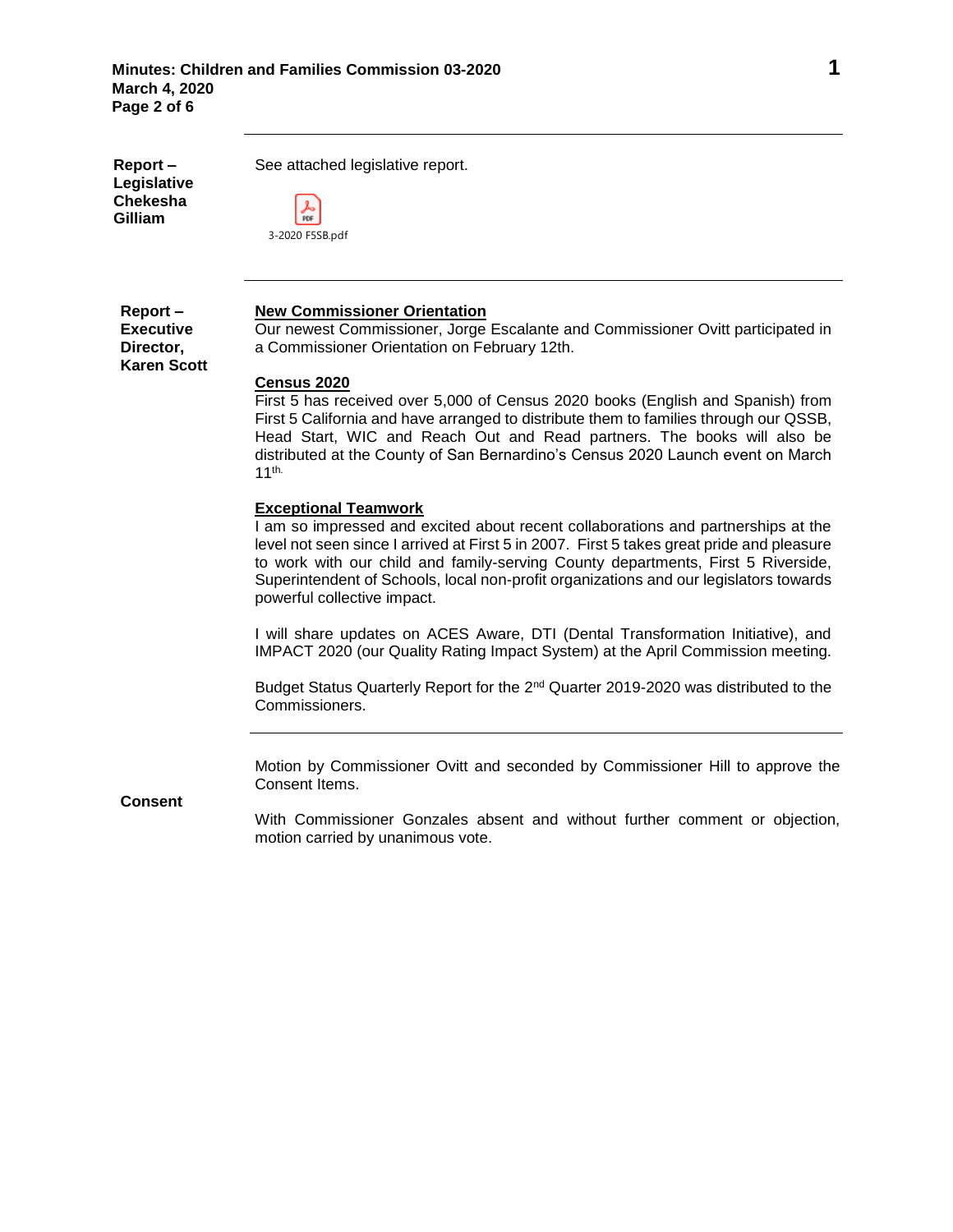| Item No.       | <b>CONSENT</b>                                                                                                                                                                                                                                                                                                                                                                                                                                                                                                                                                                                                                                                                                                                                                                                                                                                                                                                                                                                                                                                                                                  |
|----------------|-----------------------------------------------------------------------------------------------------------------------------------------------------------------------------------------------------------------------------------------------------------------------------------------------------------------------------------------------------------------------------------------------------------------------------------------------------------------------------------------------------------------------------------------------------------------------------------------------------------------------------------------------------------------------------------------------------------------------------------------------------------------------------------------------------------------------------------------------------------------------------------------------------------------------------------------------------------------------------------------------------------------------------------------------------------------------------------------------------------------|
| 1              | Approve Minutes of October 30, 2019 Commission Meeting.                                                                                                                                                                                                                                                                                                                                                                                                                                                                                                                                                                                                                                                                                                                                                                                                                                                                                                                                                                                                                                                         |
|                | (Presenter: Ann M. Calkins, Executive Assistant 252-4252)                                                                                                                                                                                                                                                                                                                                                                                                                                                                                                                                                                                                                                                                                                                                                                                                                                                                                                                                                                                                                                                       |
| $\overline{2}$ | A. Ratify the approval (by the County of San Bernardino (County) Board of<br>Supervisors on November 19, 2019) of the employment contracts between the<br>County and the following individuals, effective November 23, 2019 through<br>November 22, 2022:<br>Deanna Mitchell as Office Assistant II, for the total annual cost of \$44,685<br>a.<br>(\$29,182 Salary, \$15,503 Benefits).<br>Alejandro Gutierrez-Chavez as Staff Analyst II, for the total annual cost of<br>b.<br>\$84,643 (\$58,427 Salary, \$26,216 Benefits).<br>Merceides Logans as Staff Analyst II, for the total annual cost of \$84,643<br>c.<br>(\$58,427 Salary, \$26,216 Benefits).<br>B. Ratify the approval of Amendment No. 1 (by the County Board of Supervisors on<br>November 19, 2019) effective November 23, 2019, to the County Employment<br>Contract with Ronald S. McGrath as Deputy Director of Systems and Impact,<br>updating salary rate language at the current annual cost of \$137,872 (\$88,524<br>Salary, \$49,348 Benefits), with no change to the contract term of August 3, 2019<br>through August 2, 2022. |
| 3              | (Presenter: Karen E. Scott, Executive Director, 252-4252)<br>Ratify the approval of Amendment No. 2 (by the County Board of Supervisors on<br>January 28, 2020) to Employment Contract between the County and Tammy Jacobe,<br>Office Assistant II, updating the hourly rate for an annual cost of \$48,141 (\$32,094<br>Salary, \$16,047 Benefits), with no change to the contract term of September 29, 2015<br>through July 20, 2021.<br>(Presenter: Karen E. Scott, Executive Director, 252-4252)                                                                                                                                                                                                                                                                                                                                                                                                                                                                                                                                                                                                           |
| 4              | Ratify the approval of Amendment No. 1 (by the County Board of Supervisors on<br>February 11, 2020) to Employment Contract between the County and Tania Offerrall,<br>Staff Analyst II, updating contract language to include Bilingual Compensation, for an<br>annual cost of \$98,173 (\$65,944 Salary, \$32,229 Benefits), with no change to the<br>contract term of April 28, 2018 through April 27, 2021.<br>(Presenter: Karen E. Scott, Executive Director, 252-4252)                                                                                                                                                                                                                                                                                                                                                                                                                                                                                                                                                                                                                                     |
| 5              | Ratify the approval (by the County Board of Supervisors on February 11, 2020) to<br>Employment Contract between the County and Traci Homan to provide services to<br>Children and Families Commission as a Business Support Manager, for the total<br>estimated annual cost of \$86,602 (\$54,330 Salary, \$32,272 Benefits), effective<br>February 15, 2020 through February 14, 2023.<br>(Presenter: Karen E. Scott, Executive Director, 252-4252                                                                                                                                                                                                                                                                                                                                                                                                                                                                                                                                                                                                                                                             |
| 6              | Ratify Assignment and Consent to Assignment of Contract IC036-A1 from Vavrinek,<br>Trine, Day & Co., LLP (C) to Eide Bailly, LLP.<br>(Presenter: Debora Dickerson-Sims, Chief Financial Officer, 252-4269)                                                                                                                                                                                                                                                                                                                                                                                                                                                                                                                                                                                                                                                                                                                                                                                                                                                                                                      |

| Item No. | <b>DISCUSSION</b>                                                                                                                                                                                                                                                                                                                                                        |
|----------|--------------------------------------------------------------------------------------------------------------------------------------------------------------------------------------------------------------------------------------------------------------------------------------------------------------------------------------------------------------------------|
| 7        | Approve Amendment A6 to CFC 02-03 Contracting Authority Policy to amend policy<br>language and authorize Executive Director to respond to funding opportunities, i.e.,<br>letters of intent and grant applications that align with First 5 San Bernardino's Strategic<br>Plan.<br>(Presenter: Karen E. Scott, Executive Director, 252-4252)<br><b>Discussion</b><br>None |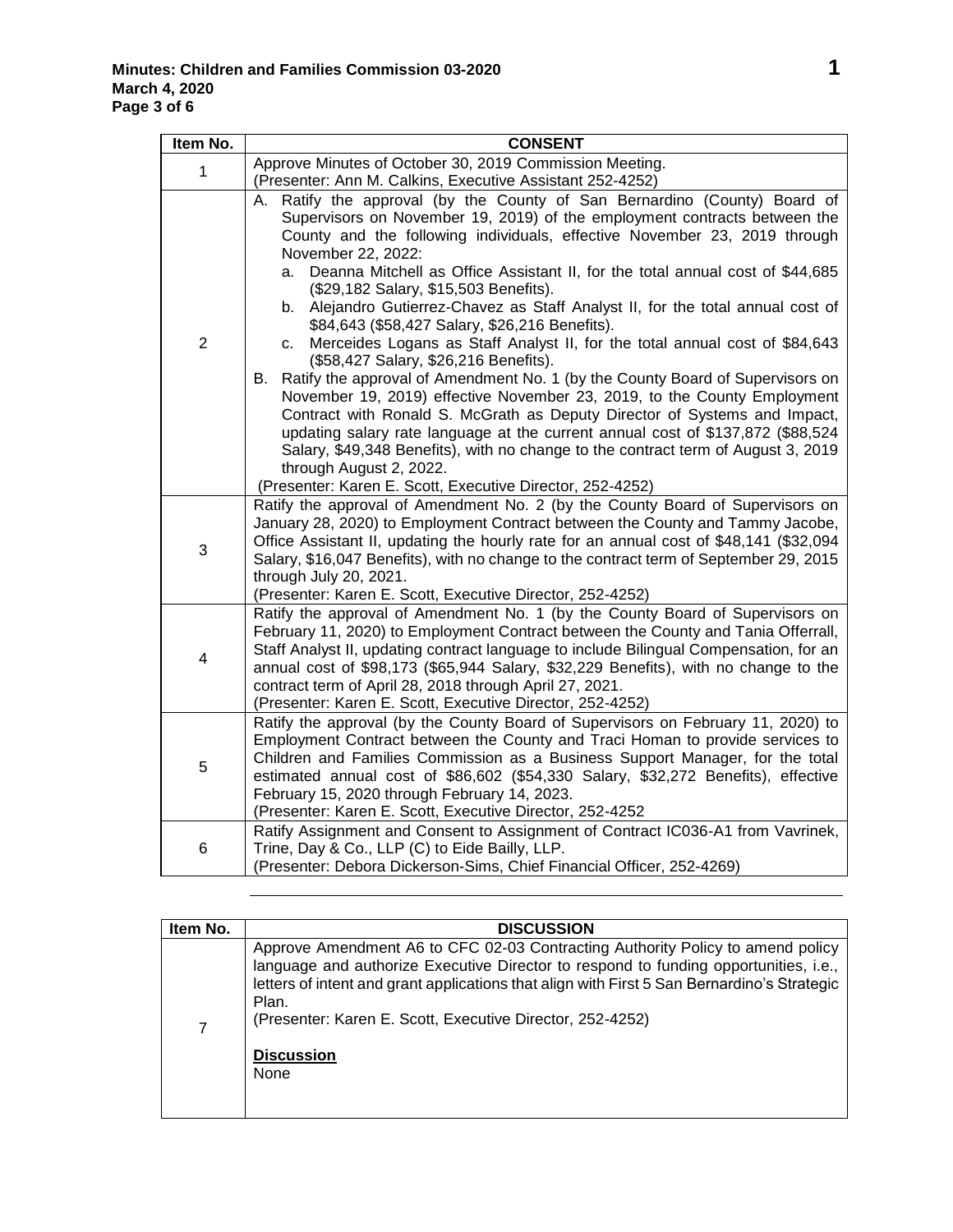$\blacksquare$ 

|    | <b>Public Comment</b><br>None                                                                                                                                                                                                                                                                                                                                                                                                                                                                                                                                                                       |
|----|-----------------------------------------------------------------------------------------------------------------------------------------------------------------------------------------------------------------------------------------------------------------------------------------------------------------------------------------------------------------------------------------------------------------------------------------------------------------------------------------------------------------------------------------------------------------------------------------------------|
|    | Motion made by Commissioner Hill and seconded by Commissioner Escalante to<br>approve Item 7. With Commissioner Gonzales absent and without further comment<br>or objection, motion carried by unanimous vote.                                                                                                                                                                                                                                                                                                                                                                                      |
|    | Elect Chair and Vice-Chair for the Children and Families Commission for San<br>Bernardino County.<br>(Presenter: Karen E. Scott, Executive Director, 252-4252)                                                                                                                                                                                                                                                                                                                                                                                                                                      |
|    | Ms. Scott asked for nominations from the floor for the position of Commission Chair.<br>Commissioner Hill nominated CaSonya Thomas. Commissioner Thomas accepted the<br>nomination.                                                                                                                                                                                                                                                                                                                                                                                                                 |
| 8  | Hearing none further, nominations closed for the position of Commission Chair. With<br>Commissioners Gonzales and Ohikhuare absent and without further comment or<br>objection, commission members unanimously voted in favor of CaSonya Thomas as<br>Commission Chair.                                                                                                                                                                                                                                                                                                                             |
|    | Ms. Scott asked for nominations from the floor for the position of Commission Vice<br>Chair. Commissioner Ovitt nominated Dr. Weinstein. Dr. Weinstein accepted the<br>nomination.                                                                                                                                                                                                                                                                                                                                                                                                                  |
|    | Hearing none further, nominations closed for the position of Commission Vice Chair.<br>With Commissioner Gonzales absent and without further comment or objection,<br>commission members unanimously voted in favor of Dr. Weinstein to remain as<br>Commission Vice Chair.                                                                                                                                                                                                                                                                                                                         |
|    | Elect Chair for the First 5 San Bernardino Advisory Committee.<br>(Presenter: Karen E. Scott, Executive Director, 252-4252)                                                                                                                                                                                                                                                                                                                                                                                                                                                                         |
| 9  | Ms. Scott asked for nominations from the floor for the position of Advisory Committee<br>Chair. Commissioner Weinstein nominated Gary Ovitt. Commissioner Ovitt accepted<br>the nomination.                                                                                                                                                                                                                                                                                                                                                                                                         |
|    | Hearing none further, nominations closed for the position of Advisory Committee<br>Chair. Without further comment or objection, commission members unanimously<br>voted in favor of Commissioner Ovitt to remain as Advisory Committee Chair.                                                                                                                                                                                                                                                                                                                                                       |
|    | Approve Contract FS077 with The Place4Grace for \$204,000 for Fiscal Years 2019-<br>2021 for planning, expansion, and program implementation.<br>(Presenter: Ronnie S. Robinson, Section Manager-Systems/Communication,<br>252-4255)                                                                                                                                                                                                                                                                                                                                                                |
| 10 | <b>Discussion</b><br>Background Information: For over 5 years, Place4Grace has provided the<br>Family2Literacy program to justice-involved families. This reading program is<br>designed to strengthen parent-child relations through positive communication.<br>Inmates select an age-appropriate book and are recorded reading under the<br>supervision of and assistance from Inmate Services staff. Both the book and the<br>recording are mailed to the child at home so that the child can enjoy hearing their<br>parent's voice, maintaining the parent/child bond and encouraging literacy. |
|    | Commissioner Hill stated that the Sheriff's Department has or had this type of literacy<br>program for inmates and asked if ThePlace4Grace was planning on partnering with<br>the Sheriff's or if they were creating a new program. Executive Director of The Place                                                                                                                                                                                                                                                                                                                                 |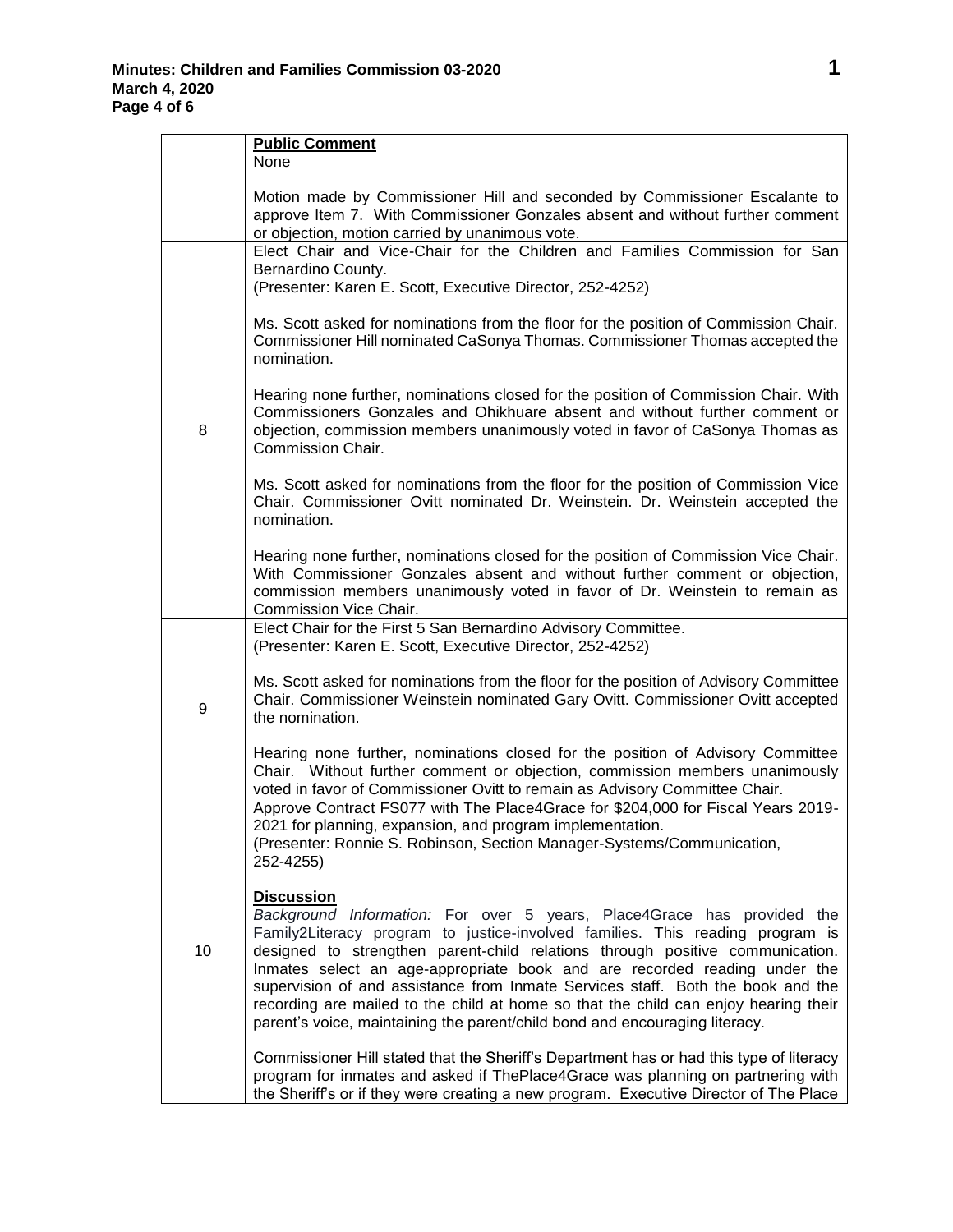|    | 4 Grace Karen McDaniel stated the Sheriff's Department did have a literacy program,<br>however, it has been defunct for many years due to lack of funding. Ms. McDaniel<br>stated they are reviving that program with the Sheriff's Department and the Public<br>Defender's Office. Ms. McDaniel explained that ThePlace4Grace believes every child<br>deserves to visit with their parent who is incarcerated. ThePlace4Grace runs the only<br>camp in the western United States for children and their incarcerated fathers where<br>they are together for one week. The incarcerated parent has to be discipline-free for<br>one full year in order to participate in the program. They have a literacy program which |
|----|--------------------------------------------------------------------------------------------------------------------------------------------------------------------------------------------------------------------------------------------------------------------------------------------------------------------------------------------------------------------------------------------------------------------------------------------------------------------------------------------------------------------------------------------------------------------------------------------------------------------------------------------------------------------------------------------------------------------------|
|    | is run in 16 California prisons which connects children with their parents through<br>reading books together.                                                                                                                                                                                                                                                                                                                                                                                                                                                                                                                                                                                                            |
|    | Commissioner Ovitt believes this is a good program and knows how important it is for<br>incarcerated parents to be a part of their children's lives. Mr. Ovitt stated that Chaffey<br>College currently has a program where CIW (California Institution for Women) and<br>CIM (California Institution for Men) inmates are given an opportunity to earn either an<br>A.A. degree or some kind of certification which helps them toward achieving<br>employment when they are released.                                                                                                                                                                                                                                   |
|    | <b>Public Comment</b><br>Motion made by Commissioner Escalante and seconded by Commissioner Hill to<br>approve Item 10. With Commissioner Gonzales and without further comment or<br>objection, motion carried by unanimous vote.                                                                                                                                                                                                                                                                                                                                                                                                                                                                                        |
|    | Approve Contract IC040 with Persimmony International, Inc. for \$589,990 for Fiscal<br>Years 2020-2023 for data collection and management.                                                                                                                                                                                                                                                                                                                                                                                                                                                                                                                                                                               |
| 11 | (Presenter: William Kariuki, Section Manager-Evaluation/Impact, 252-4260)<br><b>Discussion</b><br>None<br><b>Public Comment</b><br><b>None</b>                                                                                                                                                                                                                                                                                                                                                                                                                                                                                                                                                                           |
|    | Motion made by Commissioner Ovitt and seconded by Commissioner Hill to approve<br>Item 8. With Commissioner Gonzales absent and without further comment or<br>objection, motion carried by unanimous vote.                                                                                                                                                                                                                                                                                                                                                                                                                                                                                                               |

| ltem No. | <b>INFORMATION</b>                                                        |
|----------|---------------------------------------------------------------------------|
| 12       | Receive information on Local Impact Brief for Fiscal Year 2018-2019.      |
|          | (Presenter: William Kariuki, Section Manager-Evaluation/Impact, 252-4260) |

**Public Comment** None

*<sup>1</sup>***Commissioner Roundtable** Dr. Weinstein expressed concerns regarding the potential closure of the pediatrics unit at San Antonio Hospital.

*CORRECTION as of March 10, 2020* 

*Dr. Weinstein was informed that the pediatrics ward at San Antonio Hospital is not closing, but, in fact, moving to another area of the hospital. Pediatric services will continue for children and the pediatrics department is still intact.*